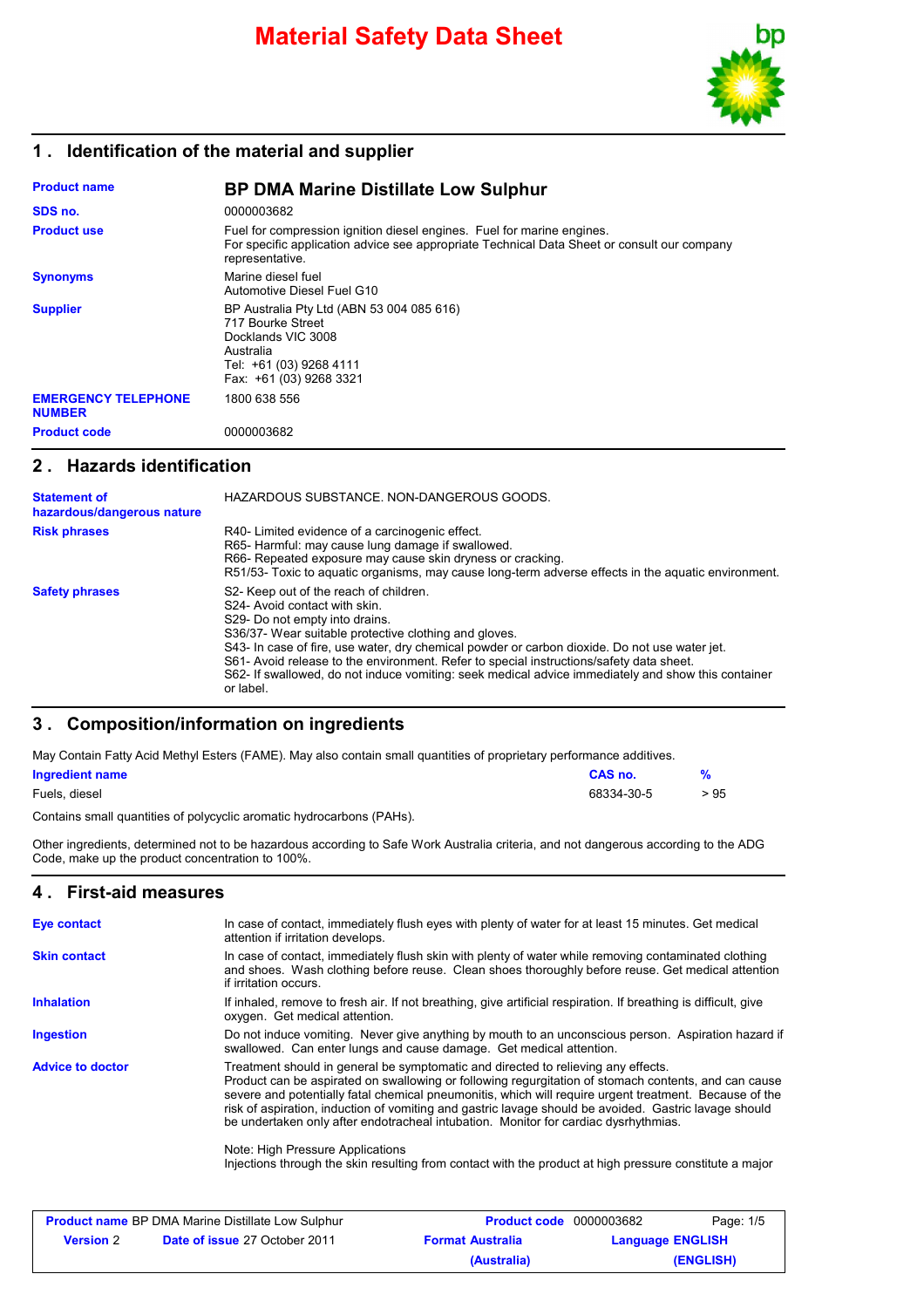medical emergency. Injuries may not appear serious at first but within a few hours tissue becomes swollen, discoloured and extremely painful with extensive subcutaneous necrosis. Surgical exploration should be undertaken without delay. Thorough and extensive debridement of the wound and underlying tissue is necessary to minimise tissue loss and prevent or limit permanent damage. Note that high pressure may force the product considerable distances along tissue planes.

#### **5 . Fire-fighting measures**

| <b>Extinguishing media</b>                 |                                                                                                                                                                                                                                                                               |
|--------------------------------------------|-------------------------------------------------------------------------------------------------------------------------------------------------------------------------------------------------------------------------------------------------------------------------------|
| <b>Suitable</b>                            | Use foam or all-purpose dry chemical to extinguish.                                                                                                                                                                                                                           |
| <b>Not suitable</b>                        | Do not use water jet.                                                                                                                                                                                                                                                         |
| <b>Hazardous decomposition</b><br>products | Decomposition products may include the following materials:<br>carbon dioxide<br>carbon monoxide<br>other hazardous substances.                                                                                                                                               |
| <b>Unusual fire/explosion</b><br>hazards   | Combustible liquid and vapour. Vapour may cause flash fire. Vapours may accumulate in low or<br>confined areas or travel a considerable distance to a source of ignition and flash back. Runoff to<br>sewer may create fire or explosion hazard.                              |
| <b>Special fire-fighting</b><br>procedures | Do not fight fire when it reaches the material. Withdraw from fire and let it burn. Promptly isolate the<br>scene by removing all persons from the vicinity of the incident if there is a fire. First move people out of<br>line-of-sight of the scene and away from windows. |
| <b>Protection of fire-fighters</b>         | Fire-fighters should wear appropriate protective equipment and self-contained breathing apparatus<br>(SCBA) with a full face-piece operated in positive pressure mode.                                                                                                        |

### **6 . Accidental release measures**

| <b>Personal precautions</b>      | No action shall be taken involving any personal risk or without suitable training. Evacuate surrounding<br>areas. Keep unnecessary and unprotected personnel from entering. Do not touch or walk through<br>spilt material. Shut off all ignition sources. No flares, smoking or flames in hazard area. Avoid<br>breathing vapour or mist. Provide adequate ventilation. Wear appropriate respirator when ventilation<br>is inadequate. Put on appropriate personal protective equipment (see Section 8).                                                                                                                                                                                                                                                                                          |
|----------------------------------|----------------------------------------------------------------------------------------------------------------------------------------------------------------------------------------------------------------------------------------------------------------------------------------------------------------------------------------------------------------------------------------------------------------------------------------------------------------------------------------------------------------------------------------------------------------------------------------------------------------------------------------------------------------------------------------------------------------------------------------------------------------------------------------------------|
| <b>Environmental precautions</b> | Avoid dispersal of spilt material and runoff and contact with soil, waterways, drains and sewers.<br>Inform the relevant authorities if the product has caused environmental pollution (sewers, waterways,<br>soil or air). Water polluting material. May be harmful to the environment if released in large<br>quantities. Collect spillage.                                                                                                                                                                                                                                                                                                                                                                                                                                                      |
| Large spill                      | Stop leak if without risk. Eliminate all ignition sources. Move containers from spill area. Approach the<br>release from upwind. Prevent entry into sewers, water courses, basements or confined areas. Wash<br>spillages into an effluent treatment plant or proceed as follows. Contain and collect spillage with non-<br>combustible, absorbent material e.g. sand, earth, vermiculite or diatomaceous earth and place in<br>container for disposal according to local regulations (see section 13). Use spark-proof tools and<br>explosion-proof equipment. Dispose of via a licensed waste disposal contractor. Contaminated<br>absorbent material may pose the same hazard as the spilt product. Note: see section 1 for emergency<br>contact information and section 13 for waste disposal. |
| <b>Small spill</b>               | Stop leak if without risk. Eliminate all ignition sources. Move containers from spill area. Absorb with<br>an inert material and place in an appropriate waste disposal container. Use spark-proof tools and<br>explosion-proof equipment. Dispose of via a licensed waste disposal contractor.                                                                                                                                                                                                                                                                                                                                                                                                                                                                                                    |

### **Handling and storage 7 .**

| <b>Handling</b>                                          | When using do not eat, drink or smoke.                                                                                                                    | Aspiration hazard if swallowed. Can enter lungs and cause damage. Do not ingest. If ingested, do not<br>induce vomiting. Never siphon by mouth. Avoid breathing vapours, spray or mists. Use only with<br>adequate ventilation. Keep away from heat, sparks and flame. To avoid fire or explosion, dissipate<br>static electricity during transfer by earthing and bonding containers and equipment before transferring<br>material. Use explosion-proof electrical (ventilating, lighting and material handling) equipment. Avoid<br>contact of spilt material and runoff with soil and surface waterways. Wash thoroughly after handling.                                                                                                                                                                                |                         |           |
|----------------------------------------------------------|-----------------------------------------------------------------------------------------------------------------------------------------------------------|----------------------------------------------------------------------------------------------------------------------------------------------------------------------------------------------------------------------------------------------------------------------------------------------------------------------------------------------------------------------------------------------------------------------------------------------------------------------------------------------------------------------------------------------------------------------------------------------------------------------------------------------------------------------------------------------------------------------------------------------------------------------------------------------------------------------------|-------------------------|-----------|
| <b>Storage</b>                                           | equipment/containers designed for use with this product.<br>handling of empty packaging and should not be removed.<br>equipment to effect a quick rescue. | Keep container tightly closed. Keep container in a cool, well-ventilated area. Store and use only in<br>Empty packages may contain some remaining product. Hazard warning labels are a guide to the safe<br>Do not enter storage tanks without breathing apparatus unless the tank has been well ventilated and<br>the tank atmosphere has been shown to contain hydrocarbon vapour concentrations of less than<br>1% of the lower flammability limit and an oxygen concentration of at least 20% volume.<br>Always have sufficient people standing by outside the tank with appropriate breathing apparatus and                                                                                                                                                                                                           |                         |           |
| <b>Combustibility Classification</b>                     | Combustible liquid Class C1 (AS 1940).                                                                                                                    |                                                                                                                                                                                                                                                                                                                                                                                                                                                                                                                                                                                                                                                                                                                                                                                                                            |                         |           |
| <b>Additional information-</b><br><b>Storage</b>         |                                                                                                                                                           | This product must be handled in compliance with Australian Standard: The storage and handling of<br>flammable and combustible liquids [Standard 1940-2004 as amended and adapted].                                                                                                                                                                                                                                                                                                                                                                                                                                                                                                                                                                                                                                         |                         |           |
|                                                          | sampling from storage tanks.                                                                                                                              | Light hydrocarbon vapours can build up in the headspace of tanks. These can cause<br>flammability/explosion hazards even at temperatures below the normal flash point (note: flash point<br>must not be regarded as a reliable indicator of the potential flammability of vapour in tank<br>headspaces). Tank headspaces should always be regarded as potentially flammable and care should<br>be taken to avoid static electrical discharge and all ignition sources during filling, ullaging and<br>Will present a flammability hazard if heated above flash point but bulk liquids at normal storage<br>temperatures will present virtually no fire hazard. If fuel contacts hot surfaces, or leaks from high<br>pressure fuel pipes, the vapour and/or mists generated will create a flammability or explosion hazard. |                         |           |
| <b>Product name BP DMA Marine Distillate Low Sulphur</b> |                                                                                                                                                           | <b>Product code</b> 0000003682                                                                                                                                                                                                                                                                                                                                                                                                                                                                                                                                                                                                                                                                                                                                                                                             |                         | Page: 2/5 |
| <b>Version 2</b>                                         | Date of issue 27 October 2011                                                                                                                             | <b>Format Australia</b>                                                                                                                                                                                                                                                                                                                                                                                                                                                                                                                                                                                                                                                                                                                                                                                                    | <b>Language ENGLISH</b> |           |

**(Australia) (ENGLISH)**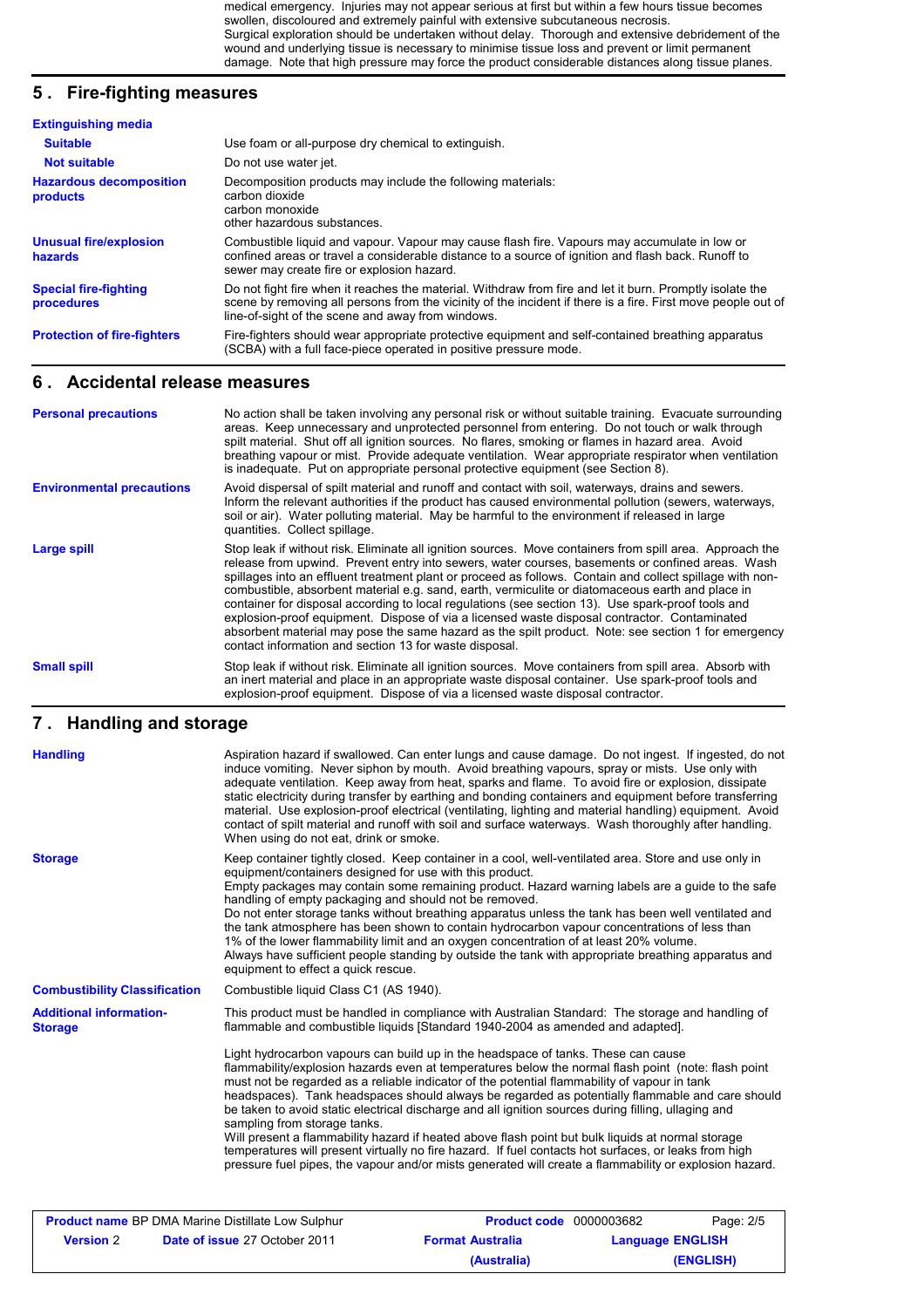Product contaminated rags, paper or material used to absorb spillages, represent a fire hazard, and should not be allowed to accumulate. Dispose of safely immediately after use. Empty containers represent a fire hazard as they may contain flammable product residues and vapour. Never weld, solder or braze empty containers. To avoid fire, eliminate ignition sources.

# **8 . Exposure controls/personal protection**

| <b>Ingredient name</b>                          | <b>Occupational exposure limits</b>                                                                                                                                                                                                                                                                                                                                                                                                                                                                                                                                                                                                                    |
|-------------------------------------------------|--------------------------------------------------------------------------------------------------------------------------------------------------------------------------------------------------------------------------------------------------------------------------------------------------------------------------------------------------------------------------------------------------------------------------------------------------------------------------------------------------------------------------------------------------------------------------------------------------------------------------------------------------------|
| Fuels, diesel                                   | <b>ACGIH TLV (United States). Absorbed through skin.</b><br>TWA: 100 mg/m <sup>3</sup> , (measured as total hydrocarbons) 8 hour(s). Issued/Revised:<br>1/2007 Form: Total hydrocarbons                                                                                                                                                                                                                                                                                                                                                                                                                                                                |
|                                                 | For information and guidance, the ACGIH values are included. For further information on these please consult your supplier.                                                                                                                                                                                                                                                                                                                                                                                                                                                                                                                            |
| <b>Biological Limit Values</b>                  | No biological limit allocated.                                                                                                                                                                                                                                                                                                                                                                                                                                                                                                                                                                                                                         |
| <b>Exposure controls</b>                        |                                                                                                                                                                                                                                                                                                                                                                                                                                                                                                                                                                                                                                                        |
| <b>Occupational exposure</b><br><b>controls</b> | Provide exhaust ventilation or other engineering controls to keep the airborne concentrations of<br>vapours below their respective occupational exposure limits. In accordance with good industrial<br>hygiene and safety work practices, airborne exposures should be controlled to the lowest extent<br>practicable.                                                                                                                                                                                                                                                                                                                                 |
| <b>Hygiene measures</b>                         | Wash hands, forearms and face thoroughly after handling chemical products, before eating, smoking<br>and using the lavatory and at the end of the working period. Ensure that eyewash stations and safety<br>showers are close to the workstation location.                                                                                                                                                                                                                                                                                                                                                                                            |
| <b>Personal protective equipment</b>            |                                                                                                                                                                                                                                                                                                                                                                                                                                                                                                                                                                                                                                                        |
| <b>Respiratory protection</b>                   | Use only with adequate ventilation. Avoid breathing of vapours, mists or spray. Select and use<br>respirators in accordance with AS/NZS 1715/1716. When mists or vapours exceed the exposure<br>standards then the use of the following is recommended: Approved respirator with organic vapour and<br>dust/mist filters. Filter capacity and respirator type depends on exposure level.                                                                                                                                                                                                                                                               |
| <b>Skin and body</b>                            | Avoid contact with skin and clothing. Wear clothing and footwear that cannot be penetrated by<br>chemicals or oil.                                                                                                                                                                                                                                                                                                                                                                                                                                                                                                                                     |
| <b>Hand protection</b>                          | Wear protective gloves if prolonged or repeated contact is likely. Recommended: Nitrile gloves.                                                                                                                                                                                                                                                                                                                                                                                                                                                                                                                                                        |
|                                                 | The correct choice of protective gloves depends upon the chemicals being handled, the conditions of<br>work and use, and the condition of the gloves (even the best chemically resistant glove will break<br>down after repeated chemical exposures). Most gloves provide only a short time of protection before<br>they must be discarded and replaced. Because specific work environments and material handling<br>practices vary, safety procedures should be developed for each intended application. Gloves should<br>therefore be chosen in consultation with the supplier/manufacturer and with a full assessment of the<br>working conditions. |
| <b>Eye protection</b>                           | Chemical splash goggles.                                                                                                                                                                                                                                                                                                                                                                                                                                                                                                                                                                                                                               |

### **9 . Physical and chemical properties**

| <b>Physical state</b>                       | Liquid.                                                                                                                                                                                                                                          |
|---------------------------------------------|--------------------------------------------------------------------------------------------------------------------------------------------------------------------------------------------------------------------------------------------------|
| <b>Colour</b>                               | Water white to straw including fluorescent green, blue or yellow.                                                                                                                                                                                |
| <b>Odour</b>                                | Mild.                                                                                                                                                                                                                                            |
| <b>Flash point</b>                          | >61.5 °C (Closed cup) Pensky-Martens.                                                                                                                                                                                                            |
| <b>Auto-ignition temperature</b>            | 240°C (464°F)                                                                                                                                                                                                                                    |
| <b>Explosive properties</b>                 | Combustible liquid and vapour. Vapour may cause flash fire. Vapours may accumulate in low or<br>confined areas or travel a considerable distance to a source of ignition and flash back. Runoff to<br>sewer may create fire or explosion hazard. |
| <b>Explosion limits</b>                     | Lower: 0.7%<br>Upper: 5%                                                                                                                                                                                                                         |
| <b>Vapour pressure</b>                      | $<$ 0.1 kPa ( $<$ 0.755 mm Hg)                                                                                                                                                                                                                   |
| <b>Vapour density</b>                       | Not available.                                                                                                                                                                                                                                   |
| <b>Viscosity</b>                            | Kinematic: 2.1 to 5.5 mm <sup>2</sup> /s (2.1 to 5.5 cSt) at 40°C                                                                                                                                                                                |
| рH                                          | Not available.                                                                                                                                                                                                                                   |
| Boiling point / range                       | 180 to 380°C (356 to 716°F)                                                                                                                                                                                                                      |
| Melting point / range                       | Not available.                                                                                                                                                                                                                                   |
| <b>Relative density/Specific</b><br>gravity | 0.84                                                                                                                                                                                                                                             |
| <b>Density</b>                              | 810 to 850 kg/m <sup>3</sup> (0.81 to 0.85 g/cm <sup>3</sup> ) at 15 <sup>°</sup> C                                                                                                                                                              |
| <b>Solubility</b>                           | Not available.                                                                                                                                                                                                                                   |

### **10 . Stability and reactivity**

| Stability                           |  |
|-------------------------------------|--|
| <b>Conditions to avoid</b>          |  |
| <b>Incompatibility with various</b> |  |
| substances/Hazardous                |  |
| <b>Reactions</b>                    |  |

The product is stable. Avoid all possible sources of ignition (spark or flame). Avoid excessive heat. **Incompatibility with various** Reactive or incompatible with the following materials: oxidising materials.

| <b>Product name</b> BP DMA Marine Distillate Low Sulphur |                                      | <b>Product code</b> 0000003682 | Page: 3/5               |
|----------------------------------------------------------|--------------------------------------|--------------------------------|-------------------------|
| <b>Version 2</b>                                         | <b>Date of issue 27 October 2011</b> | <b>Format Australia</b>        | <b>Language ENGLISH</b> |
|                                                          |                                      | (Australia)                    | (ENGLISH)               |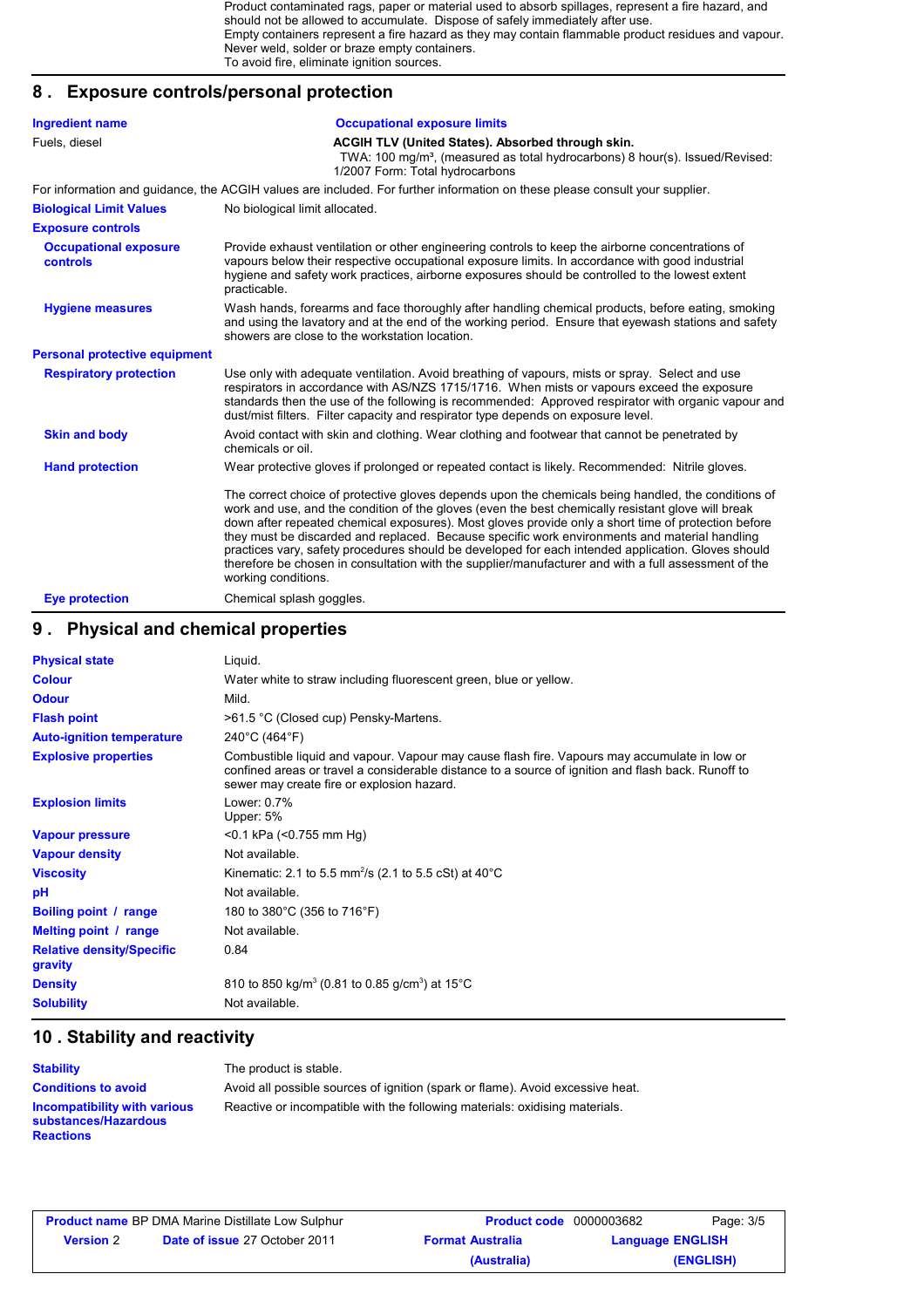# **11 . Toxicological information**

| <b>Effects and symptoms</b> |                                                                                                                                                                                                                                                     |
|-----------------------------|-----------------------------------------------------------------------------------------------------------------------------------------------------------------------------------------------------------------------------------------------------|
| <b>Eyes</b>                 | Vapour, mist or fume may cause eye irritation. Exposure to vapour, mist or fume may cause stinging,<br>redness and watering of the eyes.                                                                                                            |
| <b>Skin</b>                 | Prolonged or repeated contact can defat the skin and lead to irritation and/or dermatitis.                                                                                                                                                          |
| <b>Inhalation</b>           | May cause irritation of respiratory tract, coughing, shortness of breath.                                                                                                                                                                           |
| <b>Ingestion</b>            | Aspiration of this product into the lungs may cause chemical pneumonia and can be fatal. Aspiration<br>into the lungs can occur while vomiting after ingestion of this product. Do not siphon by mouth.<br>Irritating to mouth, throat and stomach. |
| <b>Chronic toxicity</b>     |                                                                                                                                                                                                                                                     |
| <b>Carcinogenic effects</b> | POSSIBLE CANCER HAZARD - CONTAINS MATERIAL WHICH MAY CAUSE CANCER, BASED ON<br>ANIMAL DATA. -- Carcinogenic Category 3<br>Risk of cancer depends on duration and level of exposure.                                                                 |
| <b>Mutagenic effects</b>    | No known significant effects or critical hazards.                                                                                                                                                                                                   |
| <b>Other information</b>    | May cause damage to organs through prolonged or repeated exposure. Vapour, mists or fumes may<br>contain polycyclic aromatic hydrocarbons some of which are known to produce skin cancer.                                                           |
|                             | Diesel exhaust particulates have been classified by the National Toxicological Program (NTP) to be a<br>reasonably anticipated human carcinogen. Exposure should be minimized to reduce potential risk.                                             |

### **Ecological information 12 .**

| <b>Ecotoxicity</b>                  | Toxic to aquatic organisms, may cause long-term adverse effects in the aquatic environment.                               |
|-------------------------------------|---------------------------------------------------------------------------------------------------------------------------|
| <b>Biodegradability</b>             |                                                                                                                           |
| <b>Persistence/degradability</b>    | This product is inherently biodegradable.                                                                                 |
| <b>Mobility</b>                     | Spillages may penetrate the soil causing ground water contamination. This material may accumulate<br>in sediments.        |
| <b>Bioaccumulative potential</b>    | This product is not expected to bioaccumulate through food chains in the environment.                                     |
| <b>Other ecological information</b> | Spills may form a film on water surfaces causing physical damage to organisms. Oxygen transfer<br>could also be impaired. |

## **13 . Disposal considerations**

| Disposal considerations /<br><b>Waste information</b> | The generation of waste should be avoided or minimised wherever possible. Empty containers or<br>liners may retain some product residues. This material and its container must be disposed of in a safe<br>way. Significant quantities of waste product residues should not be disposed of via the foul sewer but<br>processed in a suitable effluent treatment plant. Dispose of surplus and non-recyclable products via a<br>licensed waste disposal contractor. Disposal of this product, solutions and any by-products should at<br>all times comply with the requirements of environmental protection and waste disposal legislation and<br>any regional local authority reguirements. Avoid dispersal of spilt material and runoff and contact with<br>soil, waterways, drains and sewers. |
|-------------------------------------------------------|--------------------------------------------------------------------------------------------------------------------------------------------------------------------------------------------------------------------------------------------------------------------------------------------------------------------------------------------------------------------------------------------------------------------------------------------------------------------------------------------------------------------------------------------------------------------------------------------------------------------------------------------------------------------------------------------------------------------------------------------------------------------------------------------------|
| <b>Special Precautions for</b>                        | Empty packages may contain some remaining product. Hazard warning labels are a guide to the safe                                                                                                                                                                                                                                                                                                                                                                                                                                                                                                                                                                                                                                                                                                 |
| <b>Landfill or Incineration</b>                       | handling of empty packaging and should not be removed.                                                                                                                                                                                                                                                                                                                                                                                                                                                                                                                                                                                                                                                                                                                                           |

# **14 . Transport information**

#### **International transport regulations**

| <b>Regulatory</b><br>information          | <b>UN number</b>  | <b>Proper shipping name</b>      | <b>Class</b> | PG*            | Label         | <b>Additional information</b>                               |
|-------------------------------------------|-------------------|----------------------------------|--------------|----------------|---------------|-------------------------------------------------------------|
| <b>ADG</b><br><b>Classification</b>       | Not<br>regulated. |                                  |              |                | -----         | <b>Remarks</b><br>Combustible liquid Class<br>C1 (AS 1940). |
| <b>IMDG</b><br><b>Classification</b>      | <b>UN 1202</b>    | DIESEL FUEL. Marine<br>pollutant | 3            | III            | $\frac{1}{2}$ | <b>Emergency schedules</b><br><u>(EmS)</u><br>$F-E$ , $S-E$ |
| <b>IATA/ICAO</b><br><b>Classification</b> | <b>UN 1202</b>    | <b>DIESEL FUEL</b>               | 3            | $\mathbf{III}$ | $\frac{1}{2}$ |                                                             |

| <b>Product name</b> BP DMA Marine Distillate Low Sulphur |                                      | <b>Product code</b> 0000003682 |  | Page: 4/5               |
|----------------------------------------------------------|--------------------------------------|--------------------------------|--|-------------------------|
| <b>Version</b> 2                                         | <b>Date of issue 27 October 2011</b> | <b>Format Australia</b>        |  | <b>Language ENGLISH</b> |
|                                                          |                                      | (Australia)                    |  | (ENGLISH)               |